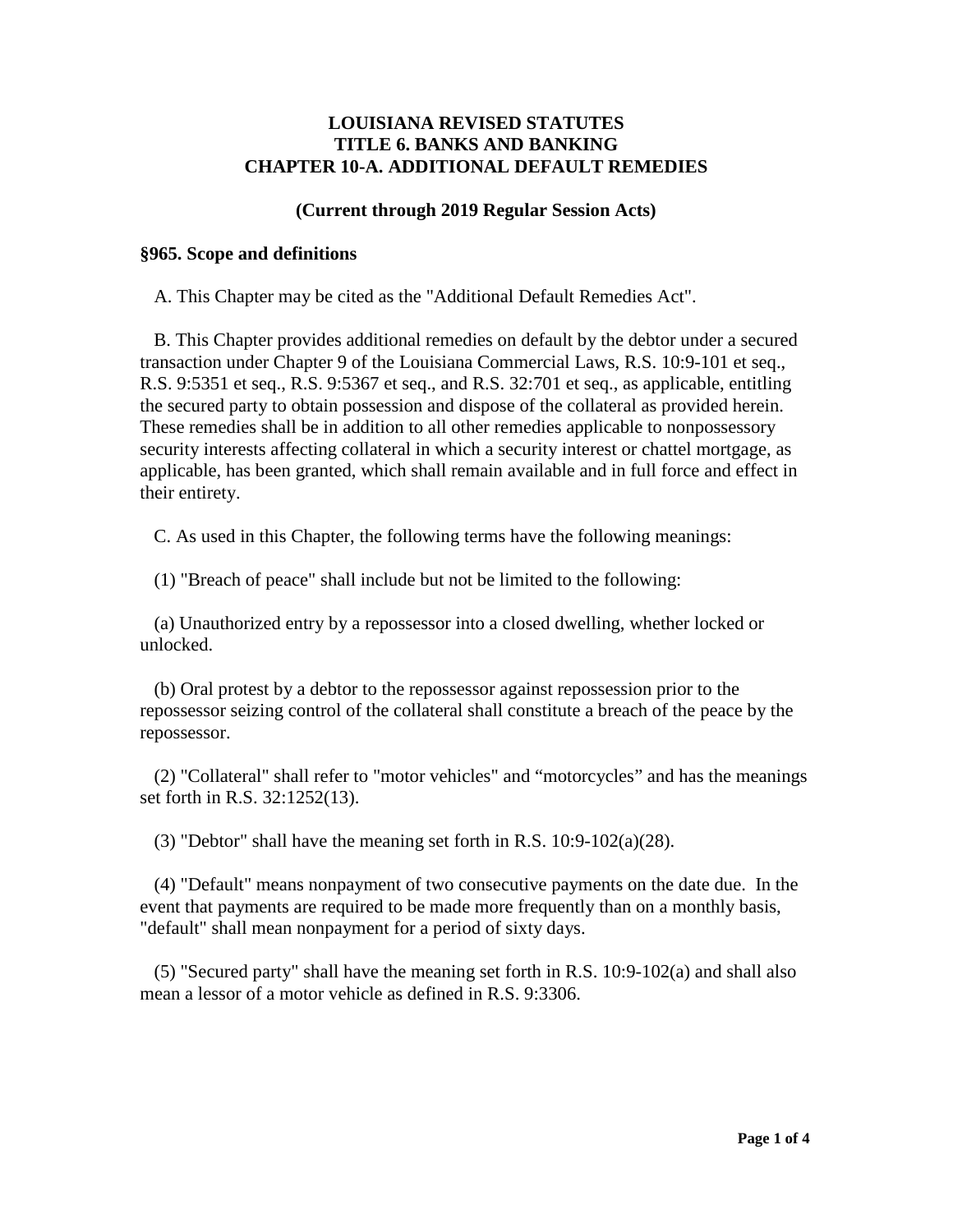#### **§966. Procedure**

 A.(1) The procedures set forth in this Chapter may be used to obtain possession and dispose of collateral following default by a debtor without previous citation and judgment to enforce a security interest evidenced by a security agreement or a lease.

 (2) Prior to the use of the procedures set forth in this Chapter, a secured party shall send notice to all debtors in writing at the last known address of the debtors, of the right of the secured party to take possession of the collateral without further notice upon default as defined in R.S. 6:965(C). Such notice shall include the debtor's name, last known address, and description of the collateral and the following in at least twelve-point type:

 "Louisiana law permits repossession of motor vehicles upon default without further notice or judicial process."

 (3) After obtaining possession of the collateral, the secured party may dispose of it in any manner permitted by Chapter 9 of the Louisiana Commercial Law, R.S. 10:9-101 et seq. or by resort to available judicial procedures, and may cause the collateral to be retitled. Unless the secured party causes the collateral to be sold at judicial sale under ordinary or executory process, all receipts from the secured party's disposition of the collateral shall be applied as set forth in R.S. 10:9-601, and the secured party shall be obligated to account to the debtor for any surplus.

 B. Unless otherwise agreed, a secured party has, on default, the right to take possession of the collateral. In taking possession, a secured party may proceed without judicial process if this can be done without a breach of the peace or may proceed by other remedies available by law.

C. The provisions of this Section may be utilized only by the following:

 (1) Financial institutions chartered under the laws of the state of Louisiana, another state, or the United States.

 (2) Persons licensed or regulated as lenders by the commissioner of financial institutions pursuant to the Louisiana Consumer Credit Law, R.S. 9:3510 et seq.

 (3) Persons licensed or regulated as lenders by the Louisiana Motor Vehicle Commission pursuant to the Louisiana Motor Vehicle Sales Finance Act, R.S. 6:969.1 et seq.

 D.(1)(a) Any individual who physically obtains possession of the collateral pursuant to this Chapter shall obtain a repossession agent license from the Office of Financial Institutions.

 (b) On or before January 1, 2005, the commissioner of financial institutions shall issue licenses to repossession agents who are members of the following organizations: National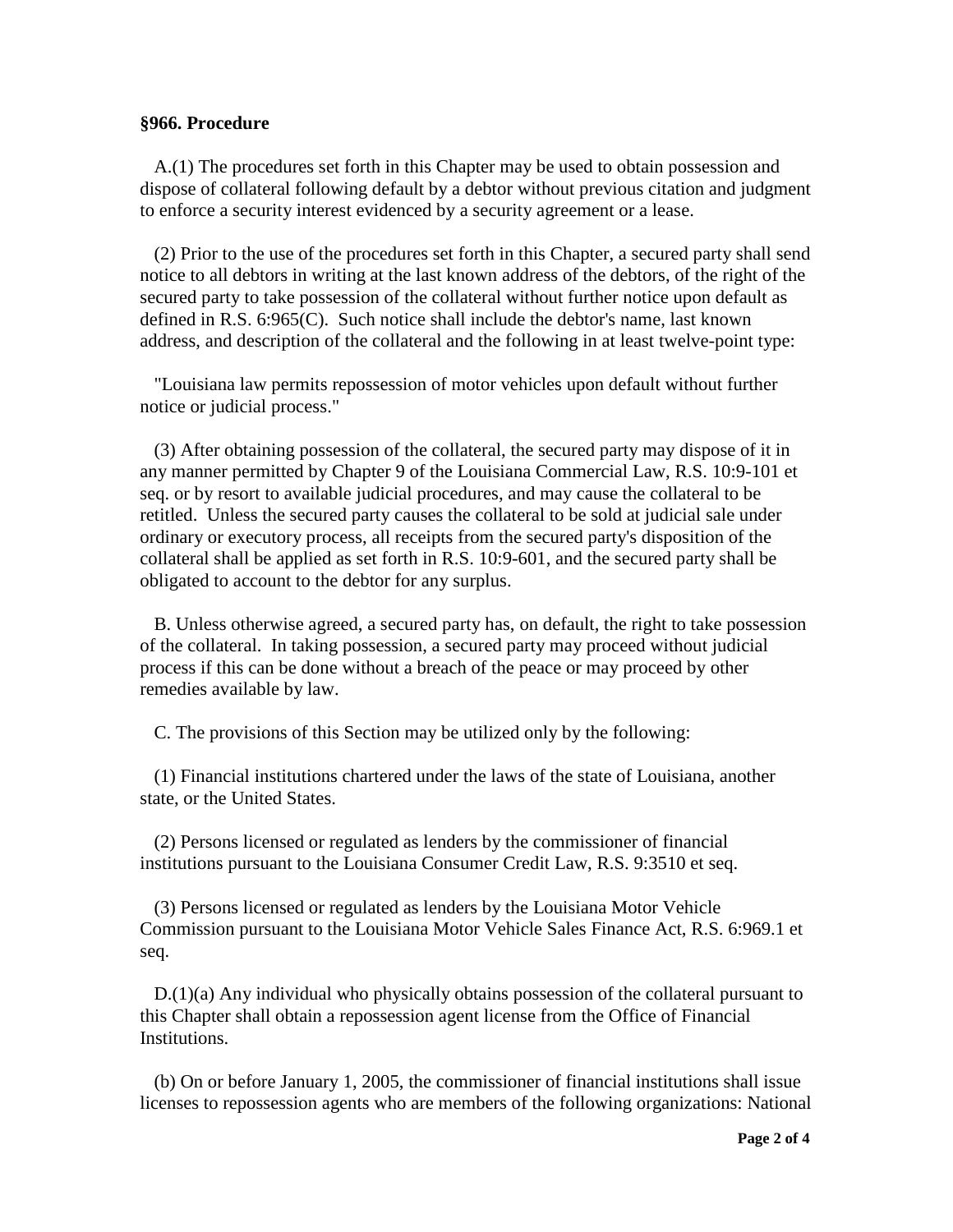Finance Adjusters, Inc., Allied Finance Adjusters Conference, Inc., Time Adjusters Conference, Inc., or the American Recovery Association, Inc., or a Louisiana association of duly licensed repossession agents recognized as a viable association by the commissioner of financial institutions, and who meet any additional qualifications for licensure established by the commissioner of financial institutions pursuant to rules and regulations adopted in accordance with the Administrative Procedure Act.

 (2) In the event a tow truck, as defined in R.S. 32:1713, is required to be used in the repossession, the provisions of Chapter 16 of Title 32 of the Louisiana Revised Statutes of 1950 pertaining to said tow truck shall apply. The tow truck owner or operator, as defined in R.S. 32:1713, shall possess a common carrier certificate issued by the Louisiana Public Service Commission pursuant to R.S. 45:164.

 E. The secured party shall have and retain all of the possessory and enforcement rights provided under Chapter 9 of the Louisiana Commercial Laws, R.S. 10:9-101 et seq., including the right to recover a deficiency or any other costs associated with the seizure proceeding provided for in this Chapter.

 F. If the debtor has personal property of his own or of another inside the repossessed collateral, the owner of the personal property shall have ten days in which to contact the repossessing creditor and demand the return of his property. The secured party shall immediately return the personal effects upon request of the debtor. At the end of thirty days following the repossession of the collateral, the personal effects located inside of the repossessed collateral shall be deemed abandoned and the secured party shall no longer be responsible for such personal effects.

 G. Notwithstanding any law or regulation to the contrary, a repossession agent shall not be required to obtain, and a secured party shall not be required to provide to a repossession agent, a copy of the notice required to be sent to a debtor by Paragraph (A)(2) of this Section.

## **§966.1. Notice of repossession; contents; fees**

 A. Within three business days of taking possession of collateral, a secured party who utilizes the additional default remedies provided by this Chapter to obtain possession of collateral shall deliver in person or send by mail a "Notice of Repossession" to the recorder of mortgages in the parish where the collateral was located and to the appropriate official for filing purposes. The "Notice of Repossession" shall contain the debtor's name, last known address, date of birth, and a description of the collateral repossessed. If the "Notice of Repossession" is sent by mail, the timeliness of the mailing shall be shown only by an official United States postmark or by official receipt or certificate from the United State Postal Service or private delivery service. For purposes of this Section, the appropriate official shall be: